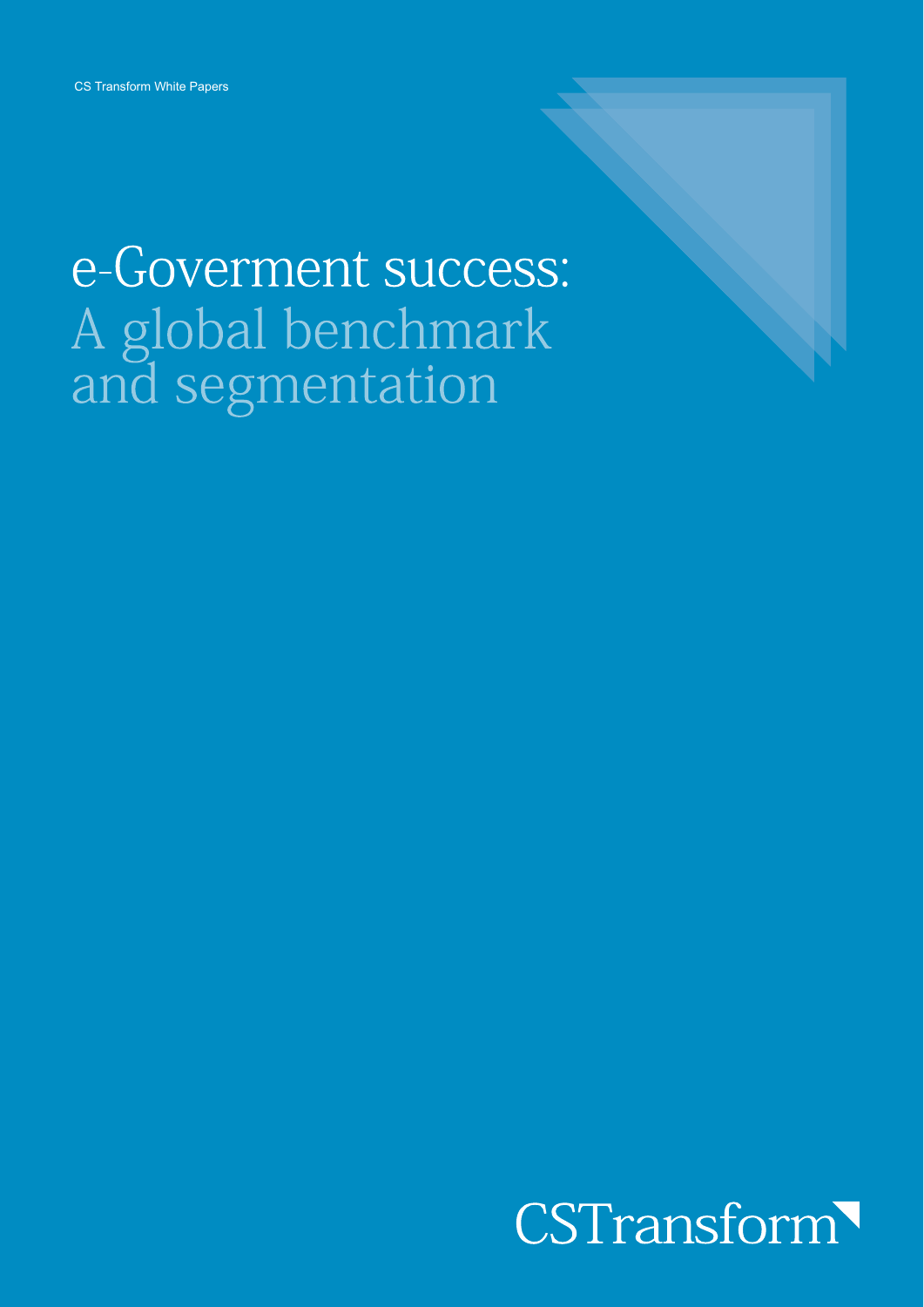# Contents

| Executive summary                                                                                                              | 2           |
|--------------------------------------------------------------------------------------------------------------------------------|-------------|
| Introduction<br>Context<br>About CS Transform                                                                                  | 4<br>4<br>4 |
| Measuring and segmenting e-Government performance:<br>approach and methodology                                                 | 5           |
| Our approach                                                                                                                   | 5           |
| Methodology overview                                                                                                           | 6           |
| Using United Nations benchmarking data as the baseline<br>to measure current levels of e-Government maturity                   | 6           |
| Evaluating the extent to which e-Government performance<br>can be explained by socio-economic differences between<br>countries | 7           |
| Identifying what other (ie non socio-economic) factors<br>might also be at play                                                | 9           |
| Measuring and segmenting e-Government performance: results                                                                     | 12          |
| Conclusions                                                                                                                    | 14          |
| Annex A: Government Complexity measurement framework                                                                           | 15          |

@ All rights reserved. CS Transform 2010. All trademarks and registered trademarks are acknowledged. We reserve the right to amend the contents of this document at any time. Publication date 07/06/10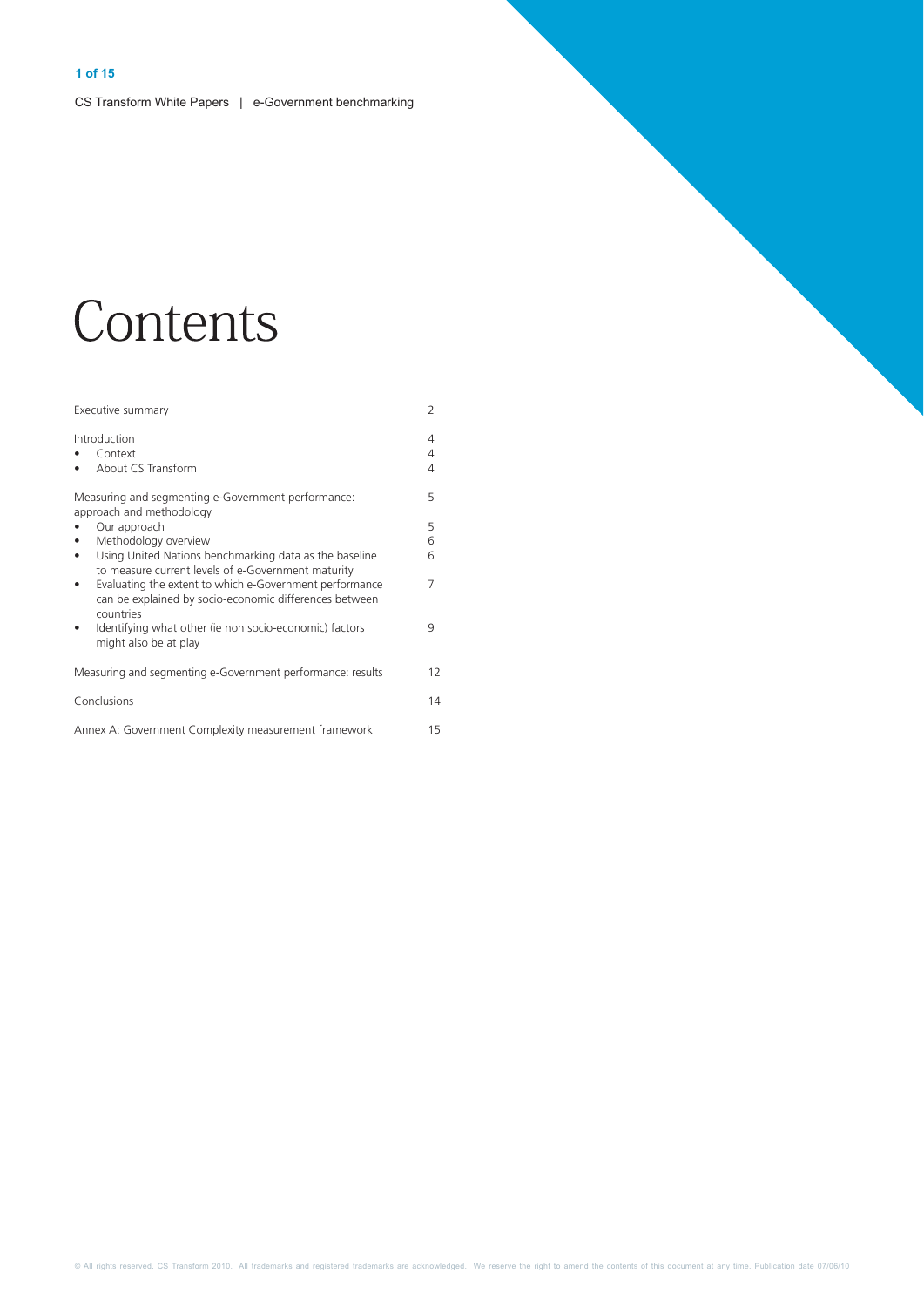# Executive summary

This White Paper presents the results of new analysis by CS Transform Limited, looking at how governments differ in the maturity of their e-Government - and at the factors which determine different levels of performance.

Key results are:

- E-Government performance is strongly correlated with the broader  $\mathbf{1}$ level of socio-economic development in a country:
	- Of the socio-economic variables we studied, the maturity of a country's ICT infrastructure is the most important driver of national variation on e-Government maturity as benchmarked by the United Nations.
- Perhaps unexpectedly, the wealth of a country is not significant on its own. Indeed, increased GDP per head only has an impact on e-government performance if it is first successfully translated into increased investment in human development and ICT infrastructure.
- 2 But socio-economic development factors do not explain everything. At all levels of e-Government maturity, there are governments which have achieved significantly more progress than would be predicted from the broader level of market development in their country - as shown in the e-Government segmentation illustrated in the chart below.

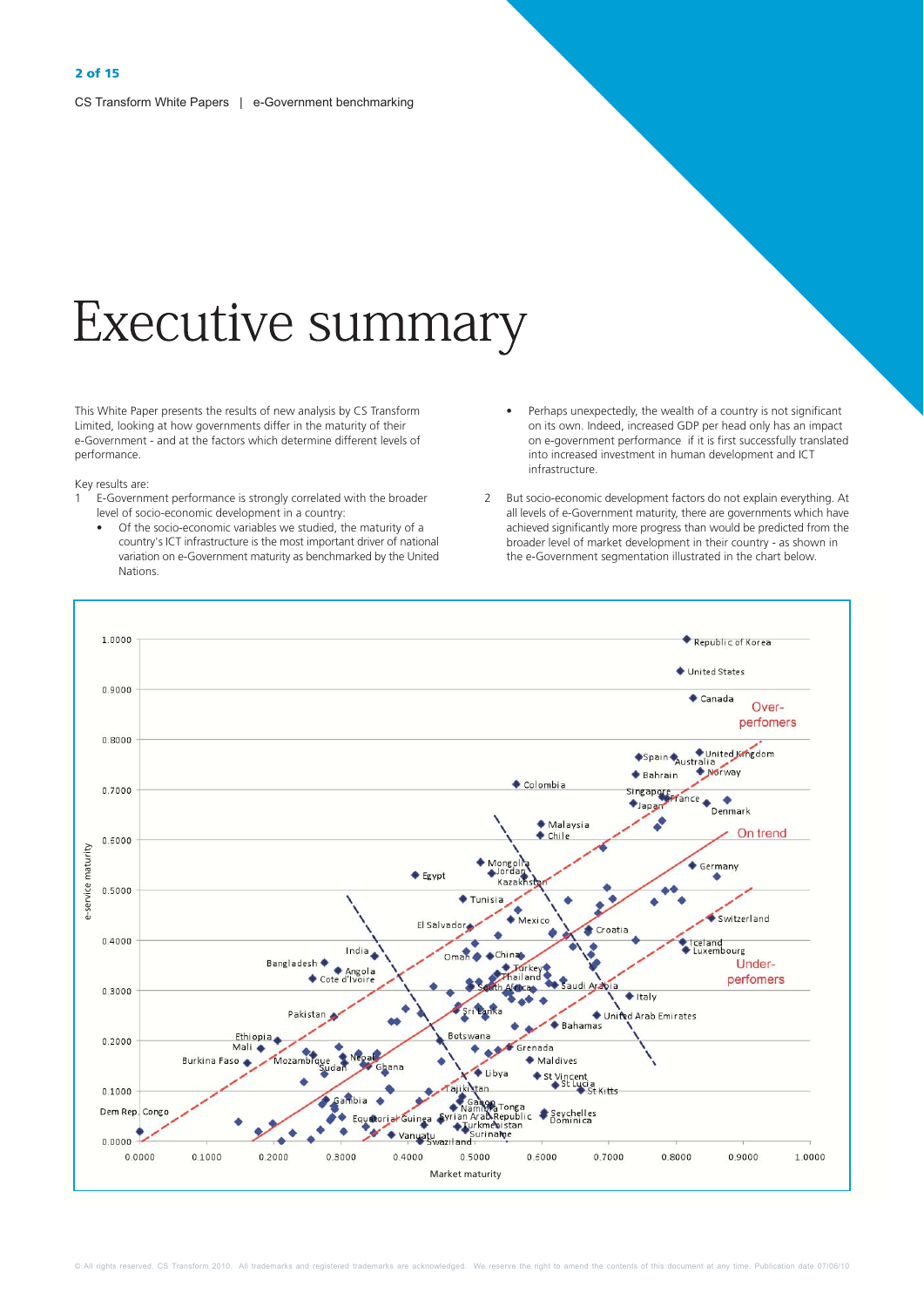- 3 Our research has reviewed six major variables that could impact on e-Government performance. In aggregate, the model we have developed is extremely accurate, explaining 84% of the variation in Online Service Maturity of the governments studied.
- Critically, our analysis shows that internal factors are more significant  $\overline{4}$ than external market ones in determining e-Government leadership. The most important variable is governance.
- $5\overline{)}$ Specifically, our analysis shows that **building governance** systems which are focused around the needs of citizens - in terms of business management, customer management, channel management and technology management - is the single most important factor in determining e-Government performance.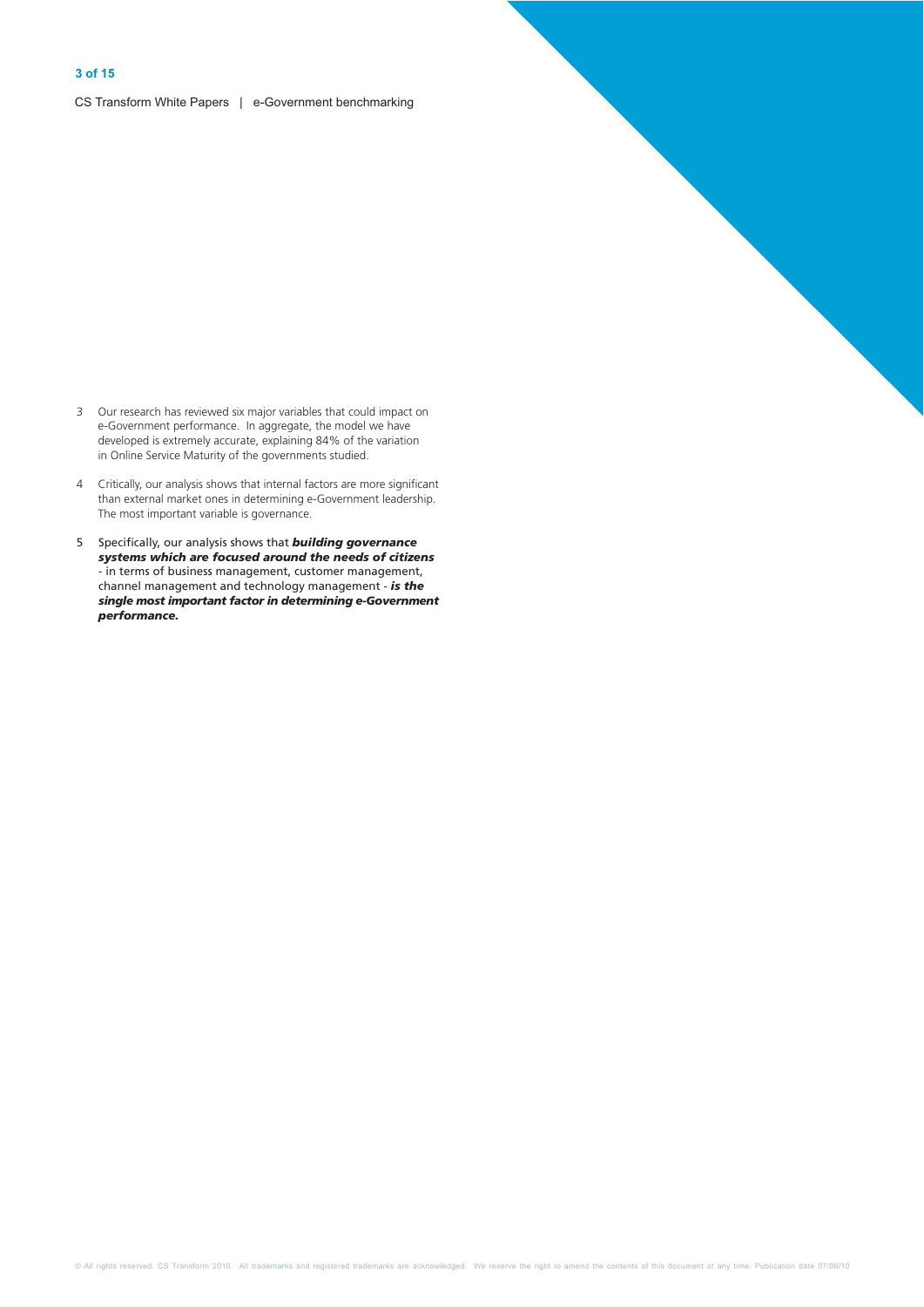# Introduction

#### Context

CS Transform is a consulting business which is committed to helping governments deliver citizen service transformation. As part of that commitment, we are publishing a series of White Papers dedicated to understanding citizen service transformation and how governments can make it a reality.

Our first White Paper - "Citizen Service Transformation - a Manifesto for change in the delivery of public services" - set out a best practice framework for deploying ICT within the public sector in a way which delivers significant and transformational impacts.

In this companion White Paper, we focus on understanding the differences between governments:

- what are the key dimensions along which governments differ?
- how do countries differ in terms of e-Government performance?
- what are the factors that determine this?
- and, finally, what do these differences entail for the approach which governments should take to implementing the general principles described in our overview White Paper?

#### **About CS Transform**

CS Transform brings together a team of experts who have worked at the leading edge of this agenda across the world over the last ten years: building the vision for citizen service transformation; developing strategies and roadmaps for citizen service transformation; and - most importantly delivering citizen service transformation in practice<sup>1</sup>. We have also - both as e-Government leaders and as consultants - made many mistakes and learned many painful lessons. This series of white papers seeks to bring that learning together. One thing we know is that they will not be 100% right! We therefore welcome feedback on this and our other white papers, so we can work to improve it over time.

Please email us your comments to impact@cstransform.com.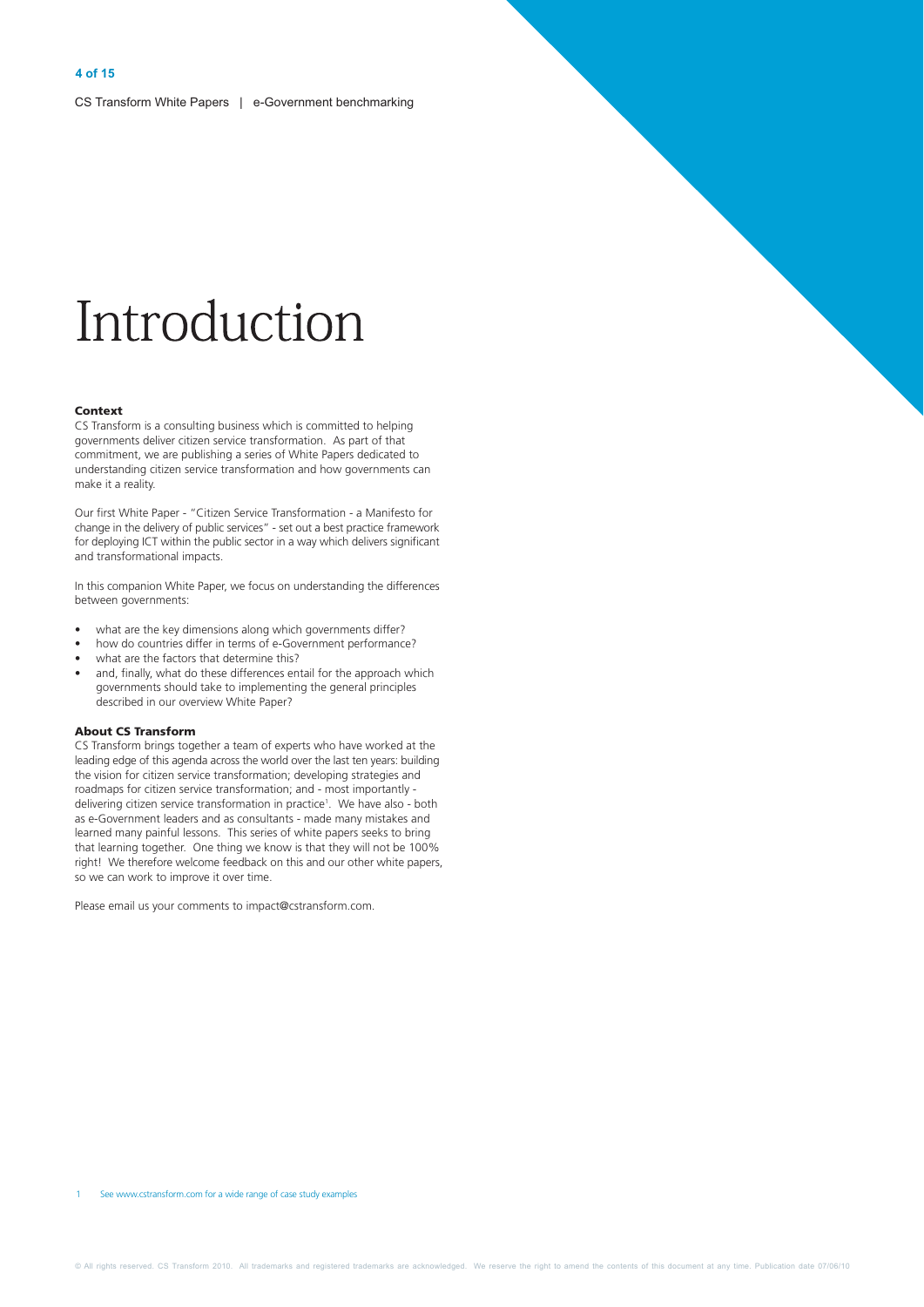# Measuring and segmenting<br>e-Government performance Approach and methodology

#### Our approach

Many organisations have sought to compare national levels of performance on e-Government. Figure 1 lists some of the major and most commonly cited benchmarking studies

#### Fig 1: benchmarking studies on e-Government

#### **United Nations e-Government Survey**

A biennial survey and report that compiles, generates and analyses a wide range of economic, social and environmental data and information and creates an e-Government Development index, plus its component sub-indices (telecommunication infrastructure, human capital and Online Service Maturity).

http://www2.unpan.org/egovkb/documents/2010/E\_Gov\_2010\_Complete.pdf

#### Capgemini EU e-Government Benchmark Measurement

An annual EU Online Services Study to measure the availability and sophistication of 20 basic public services for citizens and businesses which should be available online and to provide a benchmark for the different European countries to compare progress and share best practices. The current benchmarking covers more than 14,000 URLs of 31 countries, being the 27 member states of the EU, plus Iceland, Norway, Switzerland and Croatia.

http://ec.europa.eu/information\_society/eeurope/i2010/docs/benchmarking/egov\_benchmark\_2009.pdf

#### Brown University Global e-Government Report

A structured assessment of 1,687 national government websites from 198 nations around the world, with researchers visiting key government web sites and assessing services against a large number of indicators.

http://www.brown.edu/Departments/Taubman\_Center/minisite/policyreports/index.html

#### Economist Intelligence Unit e-readings rankings

Since 2000, the EIU publishes an annual e-readiness ranking of the world's largest economies. These rankings utilitise a cadre of comprehensive and standardized quantitative and qualitative criteria to evaluate ICT development. A country's e-readiness is a measure of its e-business environment, a collection of factors that indicate how amenable a market is to Internet-based opportunities. The EIU publishes the e-Readiness assessment results in the form of a White Paper which is made freely available in April of each year

#### http://graphics.eiu.com/pdf/E-readiness%20rankings.pdf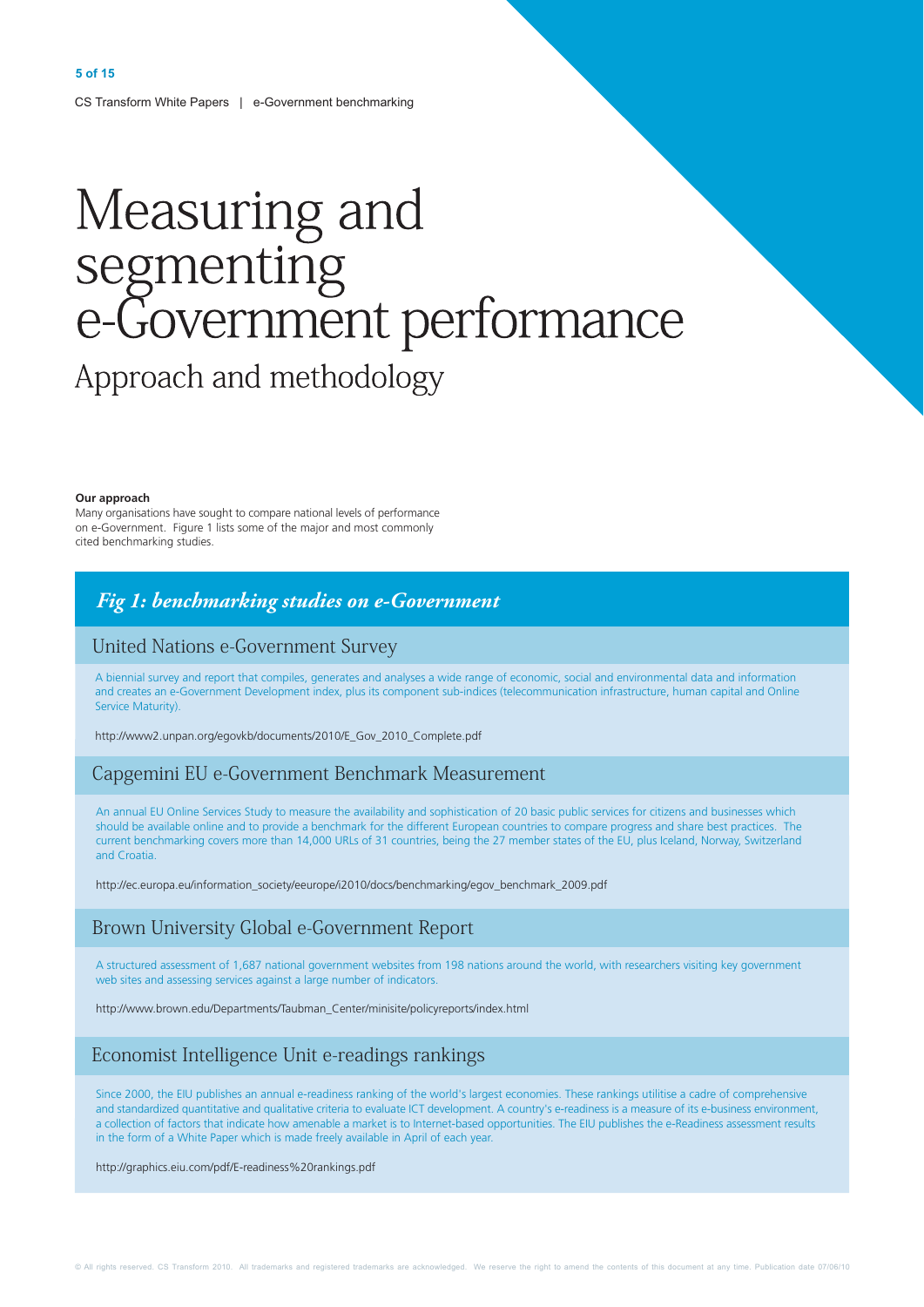Typically, however, these studies tend to focus on the surface: they look at services, websites, portals, and measure how these compare against some sort of vardstick of best practice. They don't help to explain different levels of performance.

This is not intended as a criticism, just an observation about the inevitable limitations of a benchmarking approach which tries to cover a large number of countries at a time when most governments do not widely publish data on the use and impact of their e-services.

Recently, within the European Union, governments have sought to get a much more focused and explanatory view of comparative performance by adopting what the European Commission calls a "benchlearning approach". CS Transform Limited, as part of a broader benchlearning initiative led by the European Commission, has been running a comparative study of national government portals in the UK, France and Croatia - where intensive bottomup data analysis and stakeholder engagement has been used to understand not only differences in performance but also the different contexts and drivers that explain those differences.

In this White Paper, we have taken some of the learning from this intensive benchlearning approach, and sought to apply it to a very wide range of countries. The following section sets out our methodology for doing this.

#### **Methodology overview**

The focus of our research has been to understand why governments perform at different levels on e-Government. To do this we have deployed a sixstep methodology, which is summarized below:

- Step 1: use United Nations benchmarking data as the baseline to measure current levels of e-Government maturity
- Step 2: undertake statistical analysis to evaluate the extent to which e-Government differences can be explained by socio-economic differences between countries
- Step 3: develop hypotheses as to what other (ie non socio-economic) factors might also be at play
- Step 4: develop models to enable quantification of these other factors
- Step 5: undertake desk research to inform a quantification of these models for a significant sample of governments
- Step 6: use regression analysis of the resulting variables- to evaluate which have the most significant impact in explaining international differences in e-Government maturity

The following sections look at these steps in more detail. Section 3 then summarises the key findings.

### **Fig 2: Top 10 countries in UN's 2010**<br>Online Service Maturity benchmark

| Rank                     | Country              | Index value |
|--------------------------|----------------------|-------------|
| 1                        | Republic of Korea    | 1.0000      |
| $\overline{\phantom{0}}$ | <b>United States</b> | 0.9365      |
| 3                        | Canada               | 0.8825      |
| $\overline{4}$           | United Kingdom       | 0.7746      |
| 5                        | Spain                | 0.7651      |
| 6                        | Australia            | 0.7651      |
| 7                        | Norway               | 0.7365      |
| 8                        | <b>Bahrain</b>       | 0.7302      |
| 9                        | Colombia             | 0.7111      |
| 10                       | Singapore            | 0.6857      |

#### Using United Nations benchmarking data as the baseline to measure current levels of e-Government maturity

Our approach has been to take the UN's bi-annual e-Government survey as our starting point. The latest version was published in January 2010, and it is the most comprehensive work of its kind, covering 189 countries and involving a significant amount of primary research to measure and compare national government portals and key online services.

This results in a league table for "Online Service Maturity" - of which in 2010 the Republic of Korea is at the top.

We have then developed a statistical model to identify what seem to be the key factors which determine different levels of national performance on this measure, as described on the next page.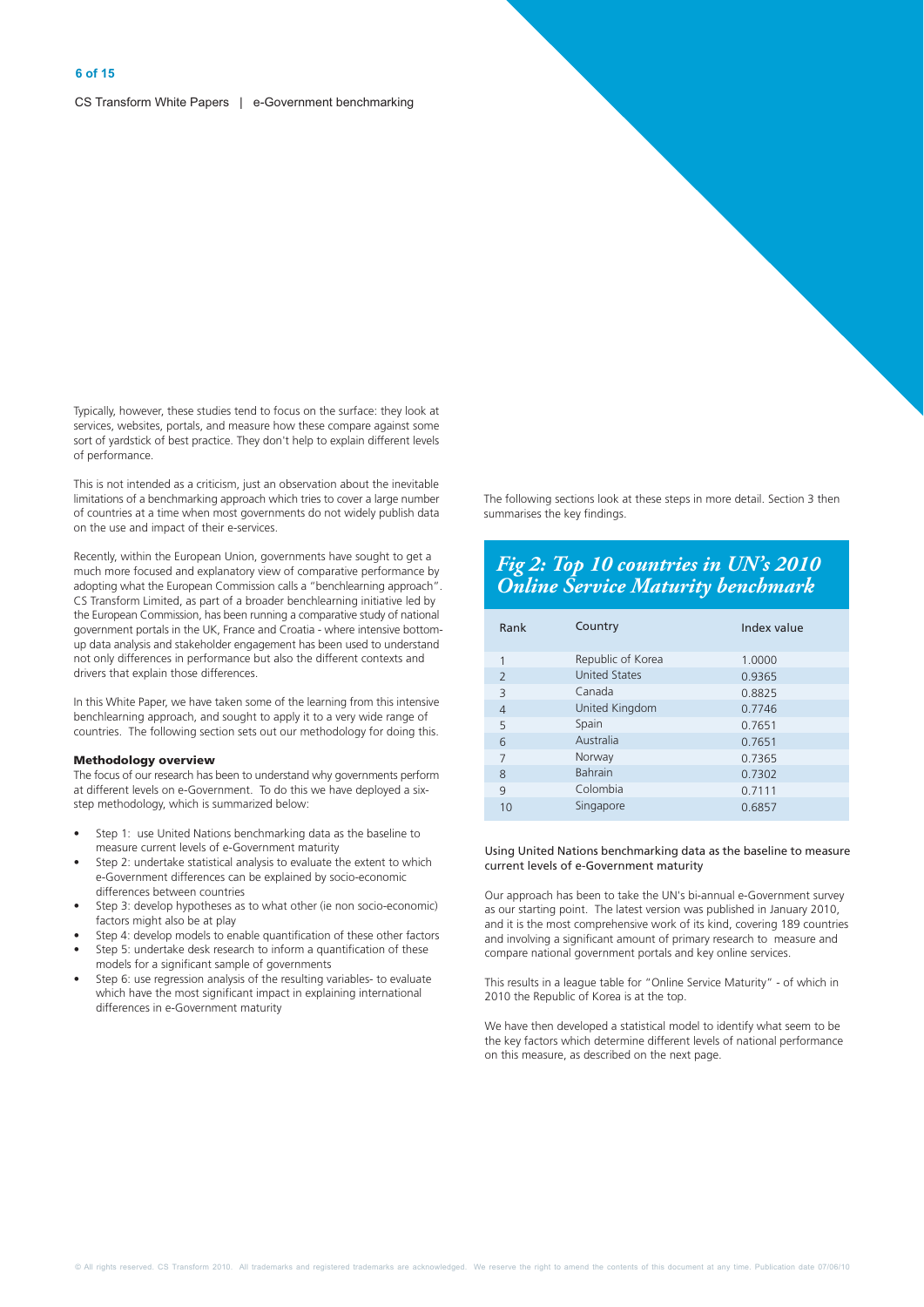CS Transform White Papers | e-Government benchmarking

Evaluating the extent to which e-Government performance can be explained by socio-economic differences between countries We looked first at the major economic and market differences between the countries. The UN has already started to do this within its benchmarking reports. Indeed, the headline benchmarking measure used by the UN is something they call: "e-Government maturity", which is an average of their Online Service Maturity measure, plus two statistical indices:

- the ICT Infrastructure Index (which measures the deployment and use of key information and communication technologies across a country's economy, using a mixture of World Bank and ITU indicators)
- and the Human Capital Development Index (which measures the extent to which a country is successfully investing in the skills and education of its citizens, using indicators such as literacy rates, and rates of participation in education).

While all three dimensions are clearly important, our view is that the UN's headline e-Government Maturity Index, by averaging these dimensions together, can sometimes obscure some important drivers behind national progress. The diagram below therefore "unpacks" the UN benchmark, showing the Online Service Index on the vertical index and a new measure called "Market Maturity" on the horizontal index, which we have created as an equally weighted index composed of the other two UN sub-indices: the Telecommunications Infrastructure index and the Human Capital Development index.

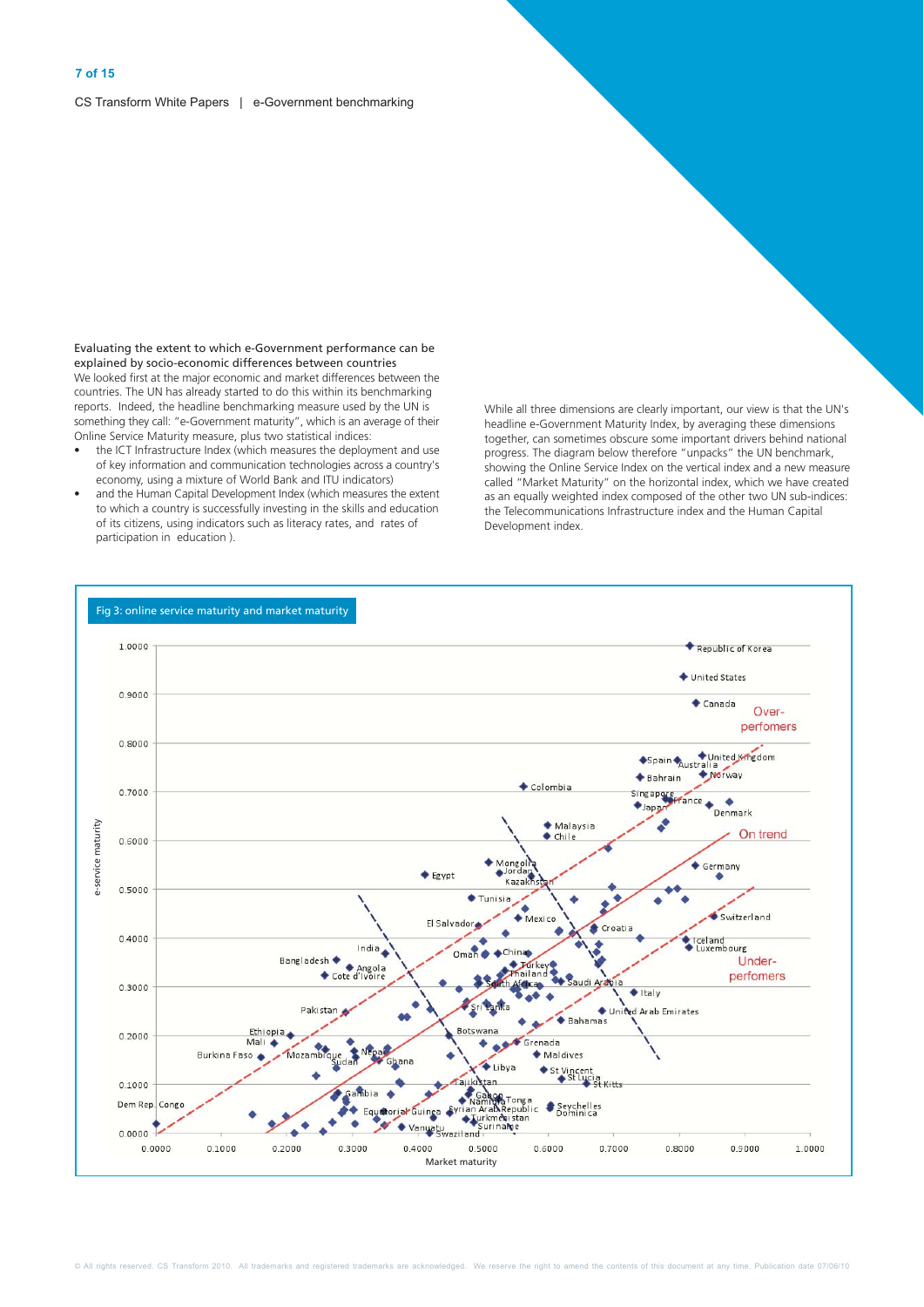CS Transform White Papers | e-Government benchmarking

As the central red trendline shows, there is a reasonably strong correlation between market maturity and online government maturity<sup>2</sup>: overall, it seems as if governments "follow the market", with online services improving broadly in line with broader indicators of market development.

However, some governments perform significantly ahead of that which would be predicted by the correlation with market maturity. Equally, there are others which are lagging behind the level of the market. In Figure 3 above, we have used this concept of under and over performance to segment the set of countries benchmarked by the UN. The dotted red-lines show those countries which have a higher than average degree of over or

under-performance<sup>3</sup>. And the blue lines show three broad bands of overall e-Government development.

Figure 4 lists all the countries that sit within each of the resulting nine segments illustrated at Figure 3.

| Fig 4: e-Government segmentation |  |
|----------------------------------|--|
|----------------------------------|--|

|                                                                                                                                                                                                                                               | <b>Early eGovernments</b>                                                                                                                                                                                                                          |                                                                                                                                                                                                                                                                                                                                                                                   | <b>Developing eGovernments</b>                                                                                                                                                                                                                                                                                                                                        |                                                                                                                                       | More advanced eGovernments                                                                                                    |
|-----------------------------------------------------------------------------------------------------------------------------------------------------------------------------------------------------------------------------------------------|----------------------------------------------------------------------------------------------------------------------------------------------------------------------------------------------------------------------------------------------------|-----------------------------------------------------------------------------------------------------------------------------------------------------------------------------------------------------------------------------------------------------------------------------------------------------------------------------------------------------------------------------------|-----------------------------------------------------------------------------------------------------------------------------------------------------------------------------------------------------------------------------------------------------------------------------------------------------------------------------------------------------------------------|---------------------------------------------------------------------------------------------------------------------------------------|-------------------------------------------------------------------------------------------------------------------------------|
| Angola<br>Over-<br>Bangladesh<br>performing<br>Burkina Faso<br>Cote d'Ivoire                                                                                                                                                                  | Ethiopia<br>India<br>Mali<br>Pakistan<br>Dem. Rep. of the Congo                                                                                                                                                                                    | Egypt<br>El Salvador<br>Jordan                                                                                                                                                                                                                                                                                                                                                    | Kazakhstan<br>Mongolia<br>Tunisia                                                                                                                                                                                                                                                                                                                                     | Australia<br>Bahrain<br>Canada<br>Chile<br>Colombia<br>France<br>Japan                                                                | Malaysia<br>Norway<br>Republic of Korea<br>Singapore<br>Spain<br>United Kingdom<br><b>United States</b>                       |
| Algeria<br>Belize<br>Benin<br>Bhutan<br>Botswana<br>Burundi<br>Cambodia<br>Cameroon<br>Chad<br>On<br>Comoros<br>Congo<br>trend<br>Djibouti<br>Eritrea<br>Gambia<br>Ghana<br>Guinea<br>Guinea-Bissau<br>Haiti<br>Kenya<br>Lao (PDR)<br>Lesotho | Liberia<br>Madagascar<br>Malawi<br>Mauritania<br>Morocco<br>Mozambique<br>Nepal<br>Nicaragua<br>Central African Rep.<br>Niger<br>Rwanda<br>Senegal<br>Sierra Leone<br>Solomon Islands<br>Sudan<br>Timor-Leste<br>Togo<br>Uganda<br>Yemen<br>Zambia | Albania<br>Argentina<br>Armenia<br>Azerbaijan<br><b>Belarus</b><br>Bolivia<br>Brazil<br>Brunei Darussalam<br>Papua New Guinea<br><b>Bulgaria</b><br>Cape Verde<br>China<br>Costa Rica<br>Dominican Republic<br>Ecuador<br>Fiji<br>Georgia<br>Guatemala<br>United Rep. of Tanzania<br>Guvana<br>Honduras<br>Indonesia<br>Iran (Islamic Rep. of)<br>Jamaica<br>Kuwait<br>Kyrgyzstan | Lebanon<br><b>Mauritius</b><br>Mexico<br>Montenegro<br>Oman<br>Panama<br>Bosnia and Herzegovina Paraguay<br>Peru<br>Philippines<br>Poland<br>Qatar<br>Republic of Moldova<br>Romania<br><b>Russian Federation</b><br>Saudi Arabia<br>Serbia<br>South Africa<br>Sri Lanka<br>T.F.Y.R. Macedonia<br>Thailand<br>Turkey<br>Ukraine<br>Uzbekistan<br>Venezuela<br>Vietnam | Austria<br>Belgium<br>Croatia<br>Cyprus<br>Czech Republic<br>Denmark<br>Estonia<br>Finland<br>Germany<br>Greece<br>Hungary<br>Ireland | Israel<br>Latvia<br>Lithuania<br>Malta<br>Netherlands<br>New Zealand<br>Portugal<br>Slovakia<br>Slovenia<br>Sweden<br>Uruguay |
| Equatorial Guinea<br>Under-<br>Gabon<br>performing<br>Namibia<br>Suriname<br>Swaziland                                                                                                                                                        | Tajikistan<br>Turkmenistan<br>Vanuatu                                                                                                                                                                                                              | Syrian Arab Republic<br><b>Bahamas</b><br>Dominica<br>Grenada<br>Libya<br>Maldives<br>Saint Kitts and Nevis                                                                                                                                                                                                                                                                       | Saint Lucia<br>Saint Vincent<br>Seychelles<br>Tonga<br><b>United Arab Emirates</b>                                                                                                                                                                                                                                                                                    | Iceland<br>Italy                                                                                                                      | Luxembourg<br>Switzerland                                                                                                     |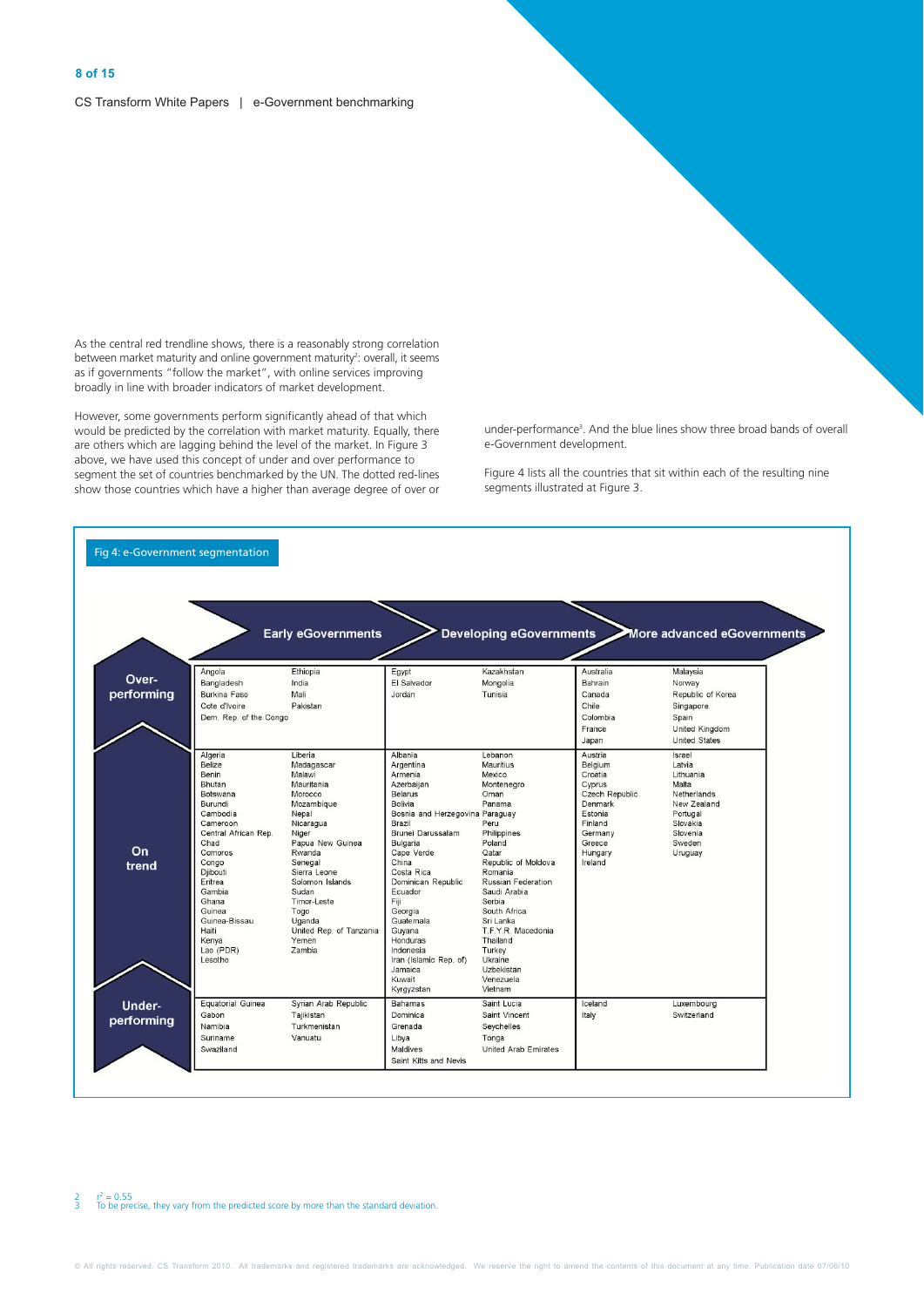Given this high degree of over and under performance compared with what these market factors would predict, we need to look at what other factors are in play.

Other than those already looked at by the UN, the most obvious market variable which one would expect to have an impact on national differences in e-government is wealth. We therefore gathered World Bank data on wealth for as many of the UN countries as possible, looking at both:

- The total wealth of the country (as measured by GDP)
- The average wealth of its citizens (as measured by GDP per head)

We then undertook regression analysis<sup>5</sup>, to assess the extent to which these four factors (ICT maturity, level of human development, GDP and GDP per head) impact on a country's level of online service maturity. Perhaps unsurprisingly, the correlation is a strong one. Overall, as shown in the summary table, these four market variables account for 62% of the variation between countries in terms of online service maturity<sup>6</sup>. And the statistical probability that this result is due to random chance rather than a genuine causal link is near zero (as shown by the "F value" for the model).

### **Fig 5: Results for 'Market Factors'**<br>regression model

| $RZ = 0.6Z$                       | Significance $(F) = 0.00$ |                    |                                   |                      |
|-----------------------------------|---------------------------|--------------------|-----------------------------------|----------------------|
| Results for individual variables: |                           |                    |                                   |                      |
|                                   | GDP                       | GDP<br>per<br>head | <b>ICT</b><br>Infra-<br>structure | Human<br>Development |
| Coefficients:<br>Value            | 0.47<br>0.00              | 0.00<br>0.28       | 0.64<br>0.00                      | 0.20<br>0.01         |

Figure 5 also shows which of the variables seems to have the highest impact on Online Service Maturity. The result is that it is the maturity of a country's ICT infrastructure, as shown by the high coefficient.<sup>7</sup>

Interestingly, GDP per head has a negligible impact - indicated by its coefficient of zero. When looked at in isolation, there is a strong correlation (valued 56%) between GDP per head and Online Service Maturity. However, when looked at within the context of the other variables, GDP per head adds no extra explanatory value on top of ICT infrastructure and Human Development (with which it is itself clearly closely correlated<sup>8</sup>). In other words, average levels of wealth in a country only seem to have an

impact on e-Government performance if they are first successfully translated into investment in human development and ICT infrastructure.

By contrast, the total size of a country's GDP does have a significant impact within the model (with the second highest co-efficient, at 0.47). So the overall size of an economy matters - larger economies tend to be more developed in terms of their e-Government. This perhaps reflects the fact that there are some fundamental economies of scale built into e-Government investment programmes.

The 62% explanatory power of this model is strong. And it confirms what one would intuitively expect - that to a large extent, different levels of national e-Government performance are driven by broader levels of market development.

But what explains the other 38% of difference between countries?

#### Identifying what other (ie non socio-economic) factors might also be at play

To answer this question, we set out to test two other hypotheses:

- First, that the complexity of a government has an impact: in other words that, all other things being equal, a smaller government, with fewer tiers, and less fragmentation in its decision-making and budgeting structures will make more rapid e-Government progress.
- Second, that the maturity of a government's internal governance and performance management processes has an impact on e-Government progress.

There are no readily available measures of either of these, so for each of these CS Transform has developed the measurement framework described on the next page.

Linear regression analysis is a statistical technique used to analyse how a single dependent variable (in this case, a country's score on the UN Online Service Maturity index) is affected by the values of one or more independent variables - and to apportion shares in extent to which each of the independent variables within the model has an impact on the dependent variable

- $r2 = 0.62$ , higher than the r2 value of the ICT and human factors on their own of 0.55.
- The co-efficient of 0.64 means that for every increase of 1 unit on the ICT infrastructure measure, a country will on average increase by 0.64 on the UN's Online Service Maturity index. These correlations are 0.76 and 0.48 respectively.  $\mathbf{g}$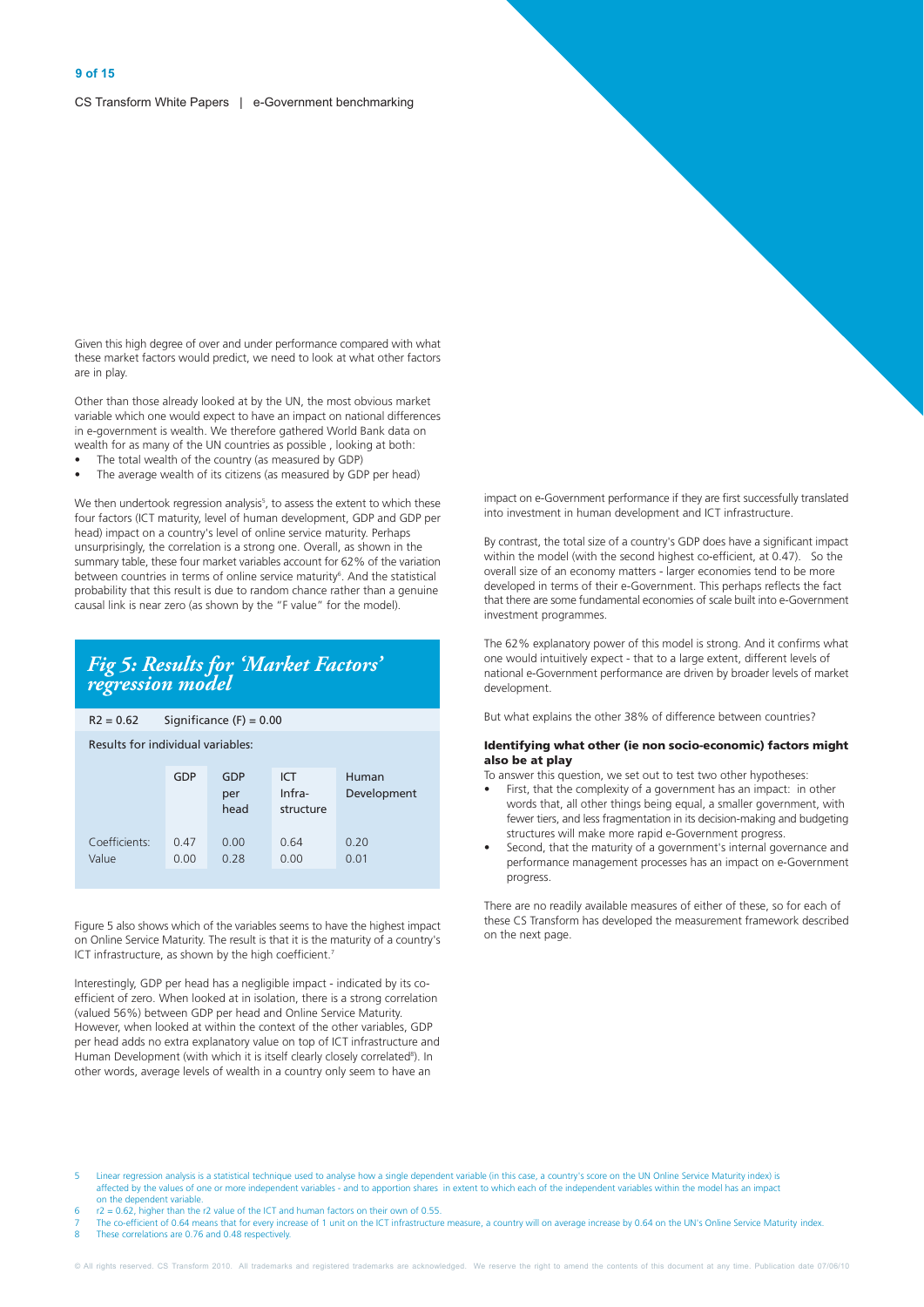CS Transform White Papers | e-Government benchmarking

To measure "Government Complexity", we took the view that complexity in this context is a function of:

- The complexity of a country's structure for public administration (ie how many tiers of government are involved in service delivery, and to what extent?)
- The complexity of budgetary decision-making and coordination arrangements
- The complexity of arrangements for political accountability for service delivery.

Annex A sets out the detailed criteria which we used to score a country against each of these dimensions of Government complexity.

To measure the maturity of governance arrangements for e-Government, we took as our starting point the "Citizen Service Transformation Value Chain" described in our overview white paper on citizen service transformation. This identifies four core processes of government service

delivery, each of which needs to be re-focused in a citizen-centric manner to deliver genuine service transformation:

- business management
- $\bullet$ customer management
- $\bullet$ channel management
- service-oriented technology management  $\bullet$

For each of these four elements of the value chain, we have defined five levels of maturity for a government's governance processes, using the framework illustrated at Figure 6 below.

#### Fig 6: CS Transform's "Citizen-centric Governance Maturity Framework"

|                                 | <b>Fragmented (0)</b>                                                                                                                                                                                                                                                    | Interoperable (1)                                                                                                                                                                                                            | Integrated (2)                                                                                                                                                                                                                                                                                                                                           |                                                                                                                                                                                                                                                                                                                                                                                        | Citizen-focused (3) Citizen-enabled (4)                                                                                                                                                                                         |
|---------------------------------|--------------------------------------------------------------------------------------------------------------------------------------------------------------------------------------------------------------------------------------------------------------------------|------------------------------------------------------------------------------------------------------------------------------------------------------------------------------------------------------------------------------|----------------------------------------------------------------------------------------------------------------------------------------------------------------------------------------------------------------------------------------------------------------------------------------------------------------------------------------------------------|----------------------------------------------------------------------------------------------------------------------------------------------------------------------------------------------------------------------------------------------------------------------------------------------------------------------------------------------------------------------------------------|---------------------------------------------------------------------------------------------------------------------------------------------------------------------------------------------------------------------------------|
| <b>Business</b><br>management   | No Government-wide service Government wide service<br>delivery strategy. Services<br>managed independently by<br>separate agencies. No<br>sharing of channels or<br>infrastructure.                                                                                      | delivery strategy established.<br>But mechanisms to ensure<br>compliance are weak, and<br>performance by agencies is<br>variable                                                                                             | Service strategy is now<br>underpinned by coordination<br>systems to enable inter<br>agency collaboration, with<br>common benchmarking and<br>measurement. But<br>governance and funding<br>levers are still agency based.                                                                                                                               | Governance and funding<br>systems have been<br>transformed to focus around<br>needs of the customer not the overall strategy. Real-time<br>structure of government.                                                                                                                                                                                                                    | Governance and funding<br>systems now in place to give<br>citizens direct influence over<br>feedback loops are in place to<br>drive service improvement.                                                                        |
| <b>Customer</b><br>management   | No integrated view of the<br>customer, either across<br>agencies or across the<br>channels of an individual<br>agency. Personal data is<br>managed in agency silos, with satisfaction, and some<br>authentication for e-services<br>done separately for each<br>service. | Still no integrated view of the Government-wide customer<br>customer. But common<br>standards defined on how to<br>segment the customer base<br>and measure customer<br>standardization of key data<br>sets across agencies. | measurement system in<br>place. Citizens can access a<br>single place to register and<br>enroll for multiple services.<br>Cross-trust arrangements<br>between agencies allow users data, are able to see who in<br>automatic access to other<br>services requiring similar<br>levels of authentication.                                                  | Government has a single view Citizens are able to create<br>of the customer, able to learn services through government<br>about the citizen and 'cross-<br>sell' services to them. Real<br>time customer intelligence.<br>Citizens manage their own<br>government is using it, and<br>can choose to manage all of<br>their engagements with<br>government through a single<br>account. | channels, uploading own data<br>and networking with others.<br>User feedback and customer<br>satisfaction ratings are visible<br>to citizens, informing service<br>choice in real time.                                         |
| <b>Channel</b><br>management    | Little choice of channels for<br>citizens. Each agency<br>manages its own channels.<br>leading to cost duplication and signposting. Some cross-<br>customer confusion.                                                                                                   | Some 'thin' channel<br>integration in place e.g.<br>'Government Portals' but only wide basis, and start to<br>channel service integration<br>starts, but at an agency level<br>duplication.                                  | Several channels are<br>provided on a government<br>converge around a common<br>web-based infrastructure.<br>"Directed choice" strategies<br>only. Still significant channel are in place to encourage shiftunlocking efficiency savings<br>to lower cost channels, but<br>services are still driven on an access to and use of digital<br>agency basis. | Integrated, cross-government, In addition to the one-stop<br>multi-channel "one stop"<br>system. Services designed<br>around citizen needs, not the sector channels. And govt<br>structure of government<br>Legacy channels close.<br>Strategies in place to ensure<br>channels by all citizens.                                                                                       | system, Govt services are<br>widely available via private<br>channels are open for citizen-<br>to-citizen and community-<br>created services.                                                                                   |
| <b>Technology</b><br>management | Little significant e-<br>Government infrastructure.<br>and what there is is managed delivering back office<br>on an agency-by-agency<br>basis with no common<br>framework.                                                                                               | Some robust and secure e-<br>Government infrastructure,<br>automation, and content and services, critical e-<br>at agency level, with some<br>coordination around<br>standards.                                              | Significant e-Government IT<br>infrastructure with advanced<br>features such as transactional shared services. Joining-up<br>payment/authentication/ formssectors. Federated ID<br>number of government<br>services. Full eGIF in place. wide knowledge capture/                                                                                         | Government-wide enterprise<br>architecture, with some<br>(central/regional/local) and<br>services to citizens. Managed Government applications (e.g. connection to private and thirdcollaboration/web 2.0. Fully<br>engines etc) for a substantial management for a significant local) and connected to<br>number of services. Govt-<br>management.                                    | Government-wide service<br>oriented architecture.<br>Optimised technology with<br>shared services/cloud.<br>joined-up (central/regional/<br>private and third sectors.<br>Single sign-on with knowledge<br>capture/ management. |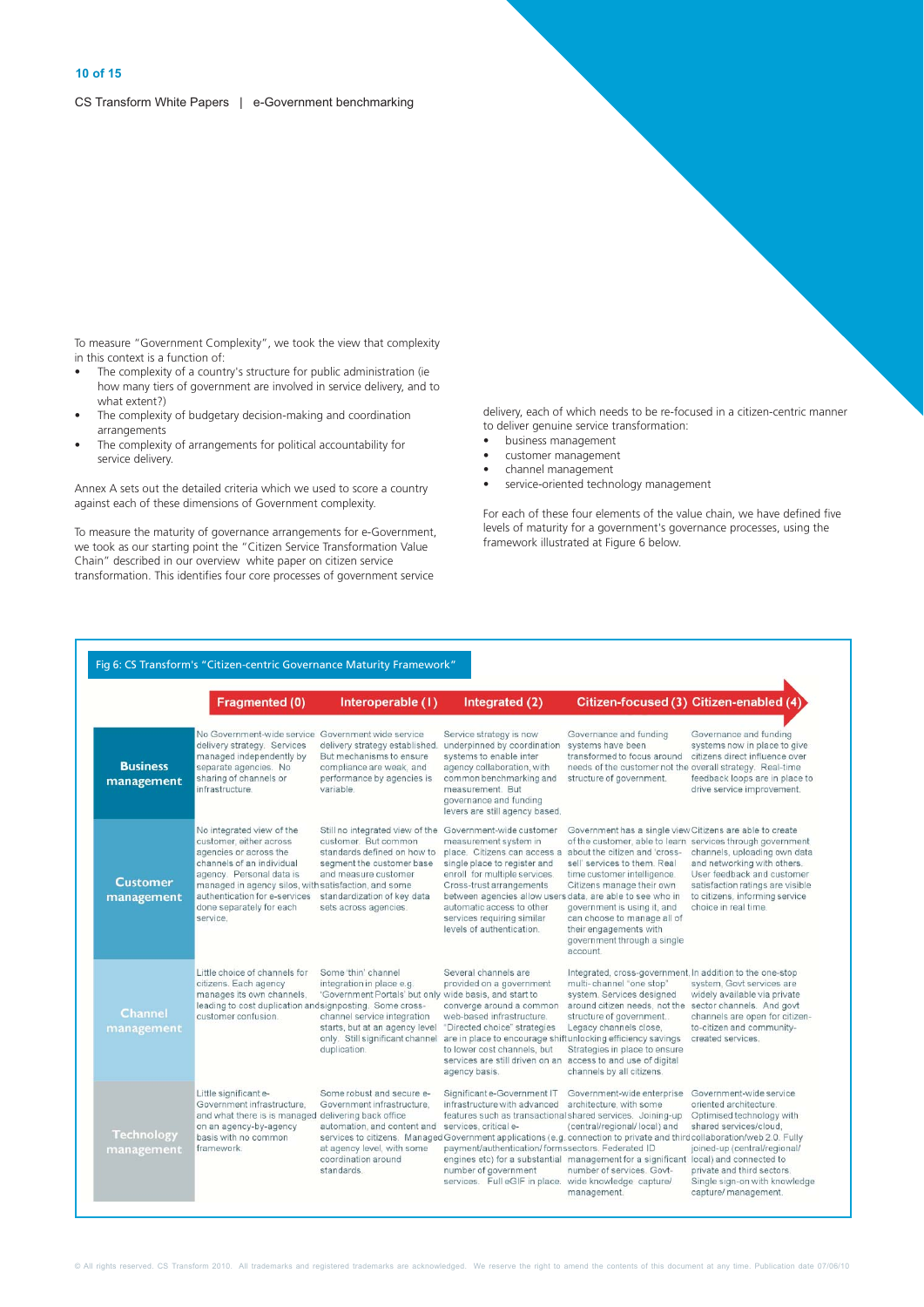CS Transform White Papers | e-Government benchmarking

We then completed an analysis of 38 countries against these measurement Frameworks for "e-Government Complexity" and "Citizen-centric<br>Governance", using a combination of desk research and input from relevant e-Government professionals. The countries were selected to give a broad spread across all nine e-Government segments identified at Figure 4.

In summary therefore, we have developed a model to test the extent to which six key variables impact upon a country's level of Online Service Maturity as measured by the United Nations in its 2010 e-government benchmarking study. These variables are summarized at Figure 7.

#### Fig 7: Variables included in CS Transform's analytical model

| Variable |                             | Nature of variable                                                |
|----------|-----------------------------|-------------------------------------------------------------------|
|          | ICT Infrastructure maturity | External market factor. Already contained within the UN report    |
|          | Human Development           | External market factor. Already contained within the UN report    |
|          | GDP                         | External market factor. Added to the analysis by CS Transform     |
|          | GDP per head                | External market factor. Added to the analysis by CS Transform     |
|          | e-Government Complexity     | Internal government factor. Added to the analysis by CS Transform |
| 6        | Citizen-centric Governance  | Internal government factor. Added to the analysis by CS Transform |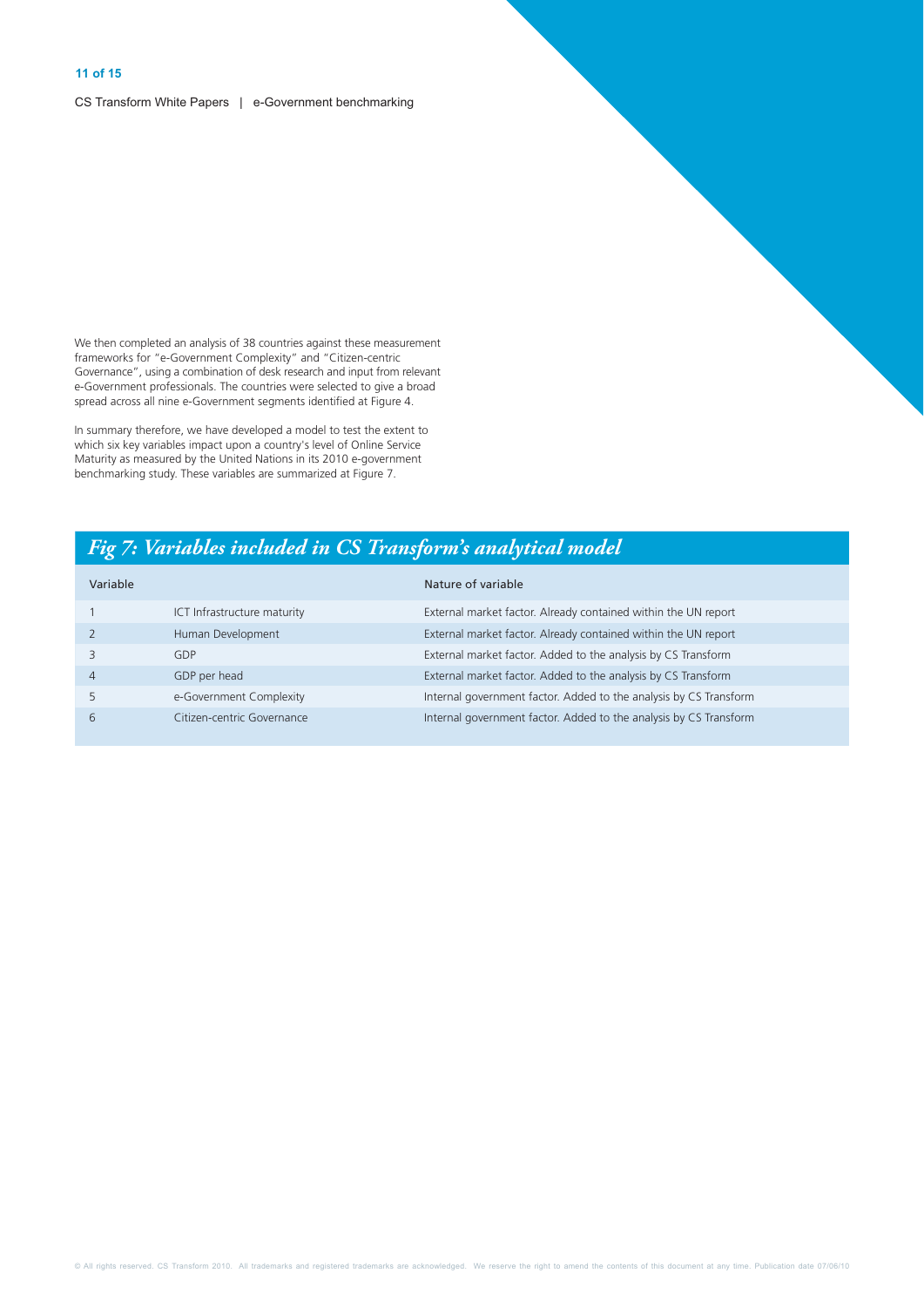# Measuring and<br>segmenting<br>e-Government performance **Results**

The results of our analysis are summarized in Figure 8. This shows that our expanded analytical model gives a much more powerful explanation of national-level performance difference on e-Government than just the marketrelated variables alone. As described in Section 2.4 above, the 4 market variables together explain 62% of e-Government variation. The expanded model now accounts for 84% of variation between governments.

#### What conclusions can we draw from this?

The first point to make is that the data in the model covers only 38 countries. Also, it is a mixture of official statistics and a more qualitative scoring framework developed by CS Transform. Nevertheless, the analysis points to some two interesting conclusions which warrant further investigation.

Firstly - and perhaps counter-intuitively - the complexity of the interoperability which a government needs to address seems to have no impact on egovernment performance. For example, two countries which were at the opposite ends of our complexity scale - Singapore (a small, city-state government with relatively centralized decision-making structures) and the US (a large country with multi-layered and fragmented systems for service delivery, budgeting and political accountability for e-Government) - are both significant over-performers. And across the 38 countries studied, while complexity as measured by CS Transform's model described at Annex A varied considerably, this variation had no significant impact on the country's level of Online Service Maturity.

Secondly - and most importantly - of all the variables studied, by far the single most powerful factor is the maturity of a government's governance processes for managing the four key elements of the citizen service transformation value chain. This "governance" variable has a very high coefficient of 0.65, and also an extremely high significance - its "P score" in the regression analysis is 0.00, which means that there is a statistically negligible chance that the observed impact is a random one

As is shown in Figure 9 overleaf, the importance of effective governance is visible at all levels of development: in each of the three levels of e-Government development, the governments which are out-performing the market trend are those who are on average scoring higher than their peers when measured on CS Transform's "Citizen-centric Governance" maturity scale.

#### Fig 8: Results from CS Transform's analytical model

| $R^2 = 0.84$<br>$F = 0.00$ |      |
|----------------------------|------|
| Co-efficient of variables: |      |
| ICT infrastructure         | 0.36 |
| Human Development          | 0.03 |
| GDP                        | 0.15 |
| GDP per head               | 0.00 |
| Complexity                 | 0.00 |
| Governance                 | 0.65 |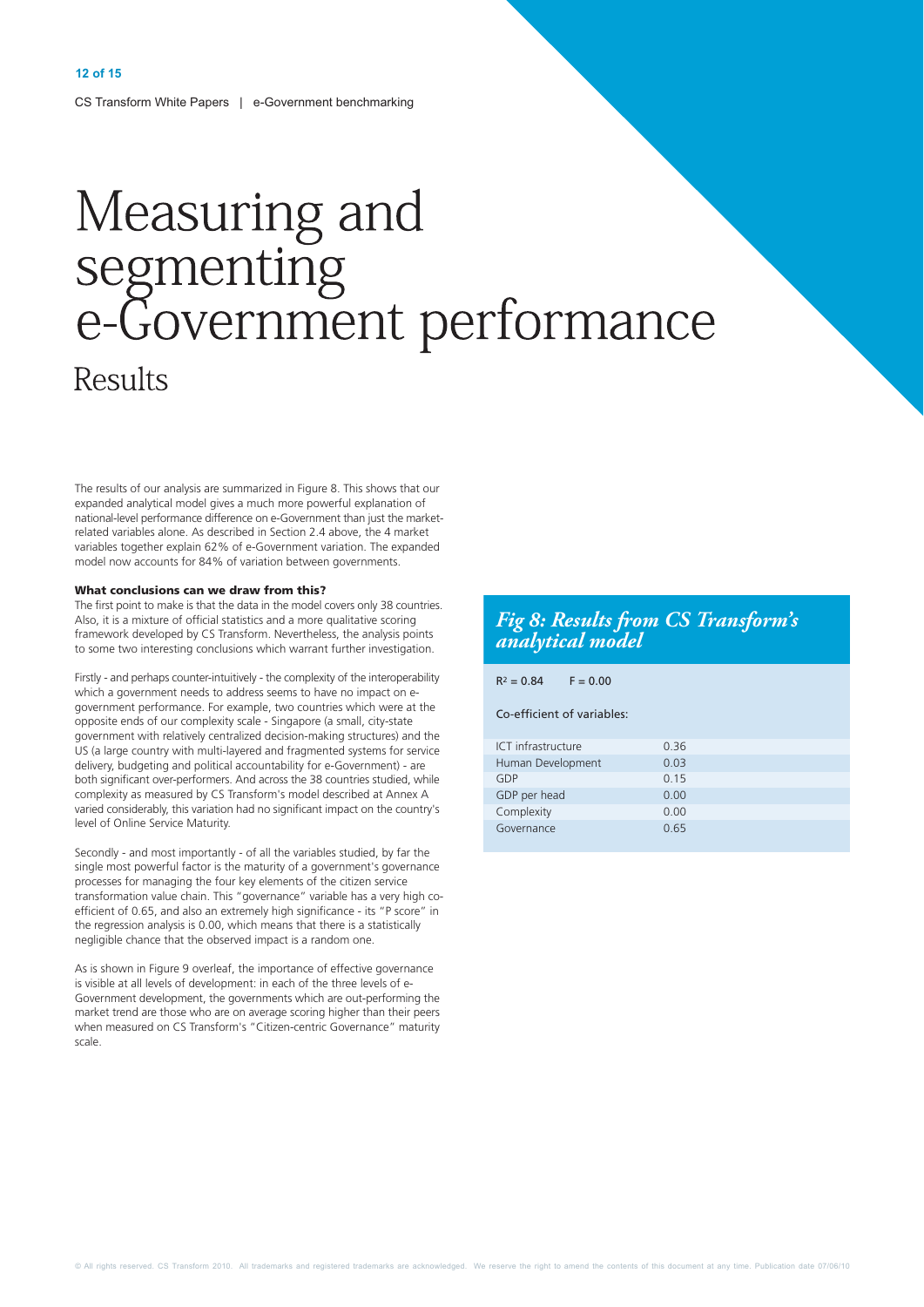# Fig 9: average scores by segment, as measured by CS Transform's<br>"Citizen-centric Governance Maturity Framework"

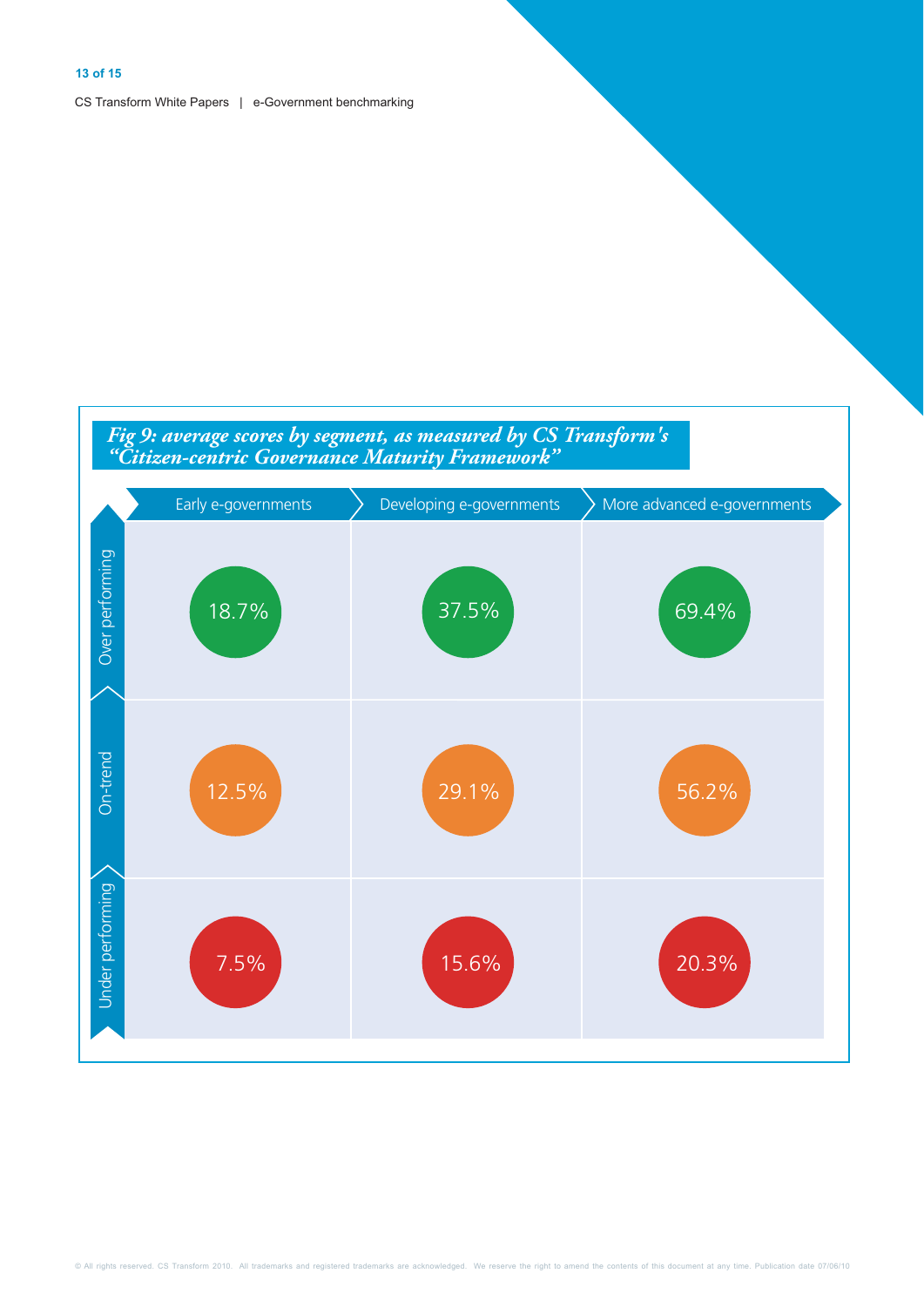# Conclusions

We believe that the work done so far presents a strong in-principle argument that the UN should explore ways of expanding its biennial benchmarking survey to cover not just the e-services being offered by governments, but also to "look under the hood" at the governance processes which shape those e-services.

The findings to date offer significant hope for governments who are currently less advanced in implementing e-Government. They suggest that:

- e-Government progress, while of course linked to broader economic development, does not need to be constrained by it
- governments that implement best practices in the way they focus their business management, customer management, channel management and technology management around the needs of citizens can move ahead more rapidly.

And even for the currently most advanced governments, the model suggests that further improvements to citizen-centric government will lead to significant benefit: no single government among the 38 studied is currently scoring the maximum on all four dimensions of CS Transform's "Citizencentric Governance" maturity framework.

For further advice on what doing this means in the specific context of your government, please see our further white papers at www.cstransform.com, or email us at impact@cstransform.com.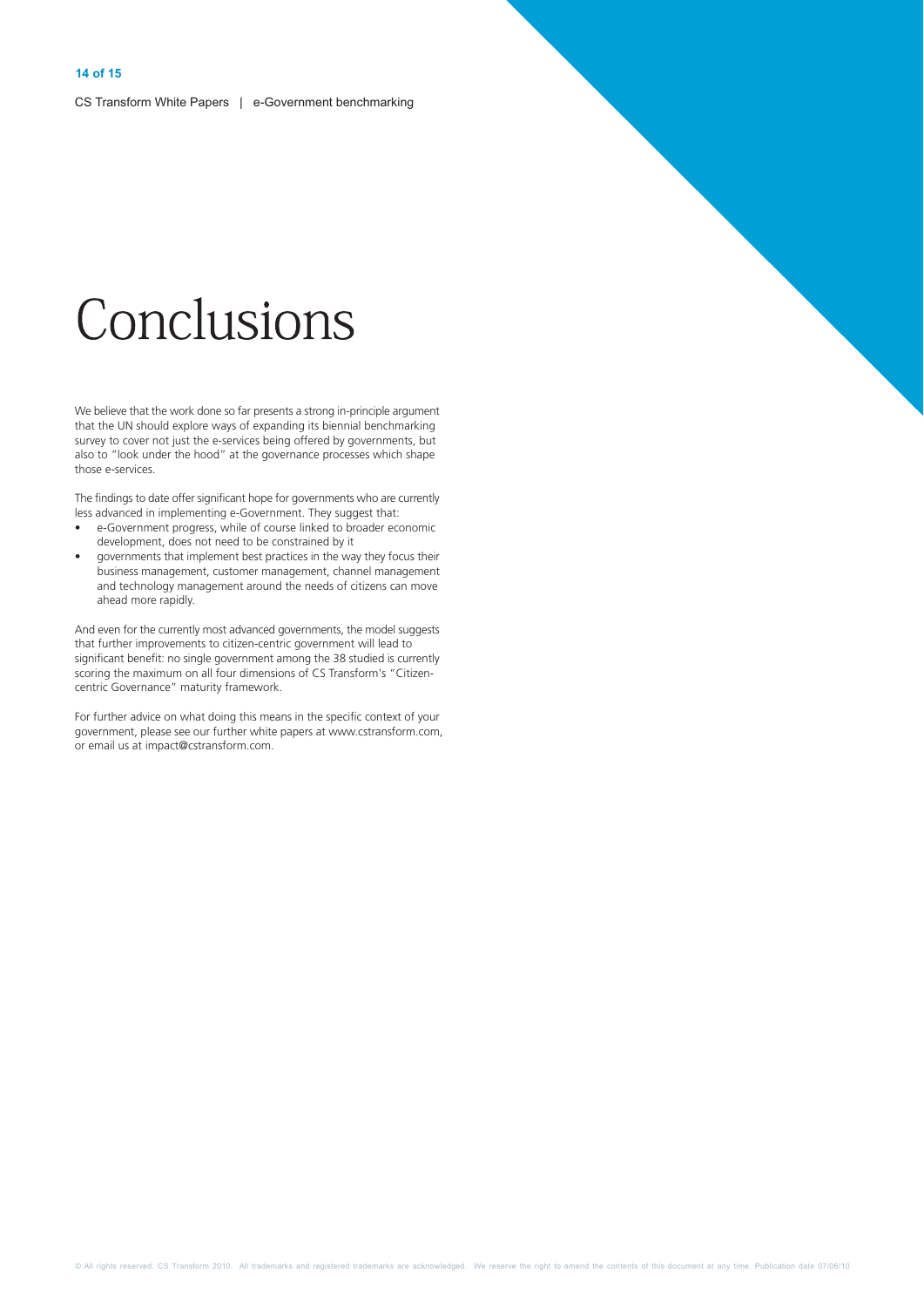## Annex A: Government Complexity measurement framework

Our framework is a composite measure consisting of four components, each of which is first normalised onto a 0-1 scale before being aggregated on an equally weighted basis:

#### 1. Size of government budget

Uses World Bank data

#### 2. Complexity of government structure

Each government is attributed a score of between 0 and 9, by rating each tier of government from 0-3 (where 0=non-existent,1=low, 2=medium, 3=high) on the significance of their role in direct customer service contact:

- Local  $\bullet$
- $\overline{a}$ State/Regional
- National

#### 3. Complexity of funding arrangements for e-Government

Each government is attributed a score of between 0 and 3, according to which of the following options best describe its mechanisms for funding eGov programmes:

- 3 = The budgets for e-Government programmes are managed separately by many organisations, with very few examples of inter-organisation e-government projects being funded
- 2 = The budgets for e-Government programmes are managed separately by many organisations, but informal collaboration between organisations has led to some important inter-organisation e-government projects being funded
- 1 = The budgets for e-Government programmes are managed separately by many organisations, but formal governance<br>mechanisms are in place to enable funding of pan-government initiatives
- 0 = There is a single budget setting process with a central authority able to prioritise & resource e-Government programmes across government

#### 4 Complexity of political accountability for e-Government

- Each government is attributed a score based on the option which best describes its political accountability for e-Government:
	- 2 = The responsibility for delivering citizen services is spread across many organisations each with different lines of political accountability
		- = There are no more than two lines of political accountability for any citizen service (for example, to a nationally and locally elected government representatives)
	- $0 =$  There is a single point of political accountability for all aspects of government service delivery